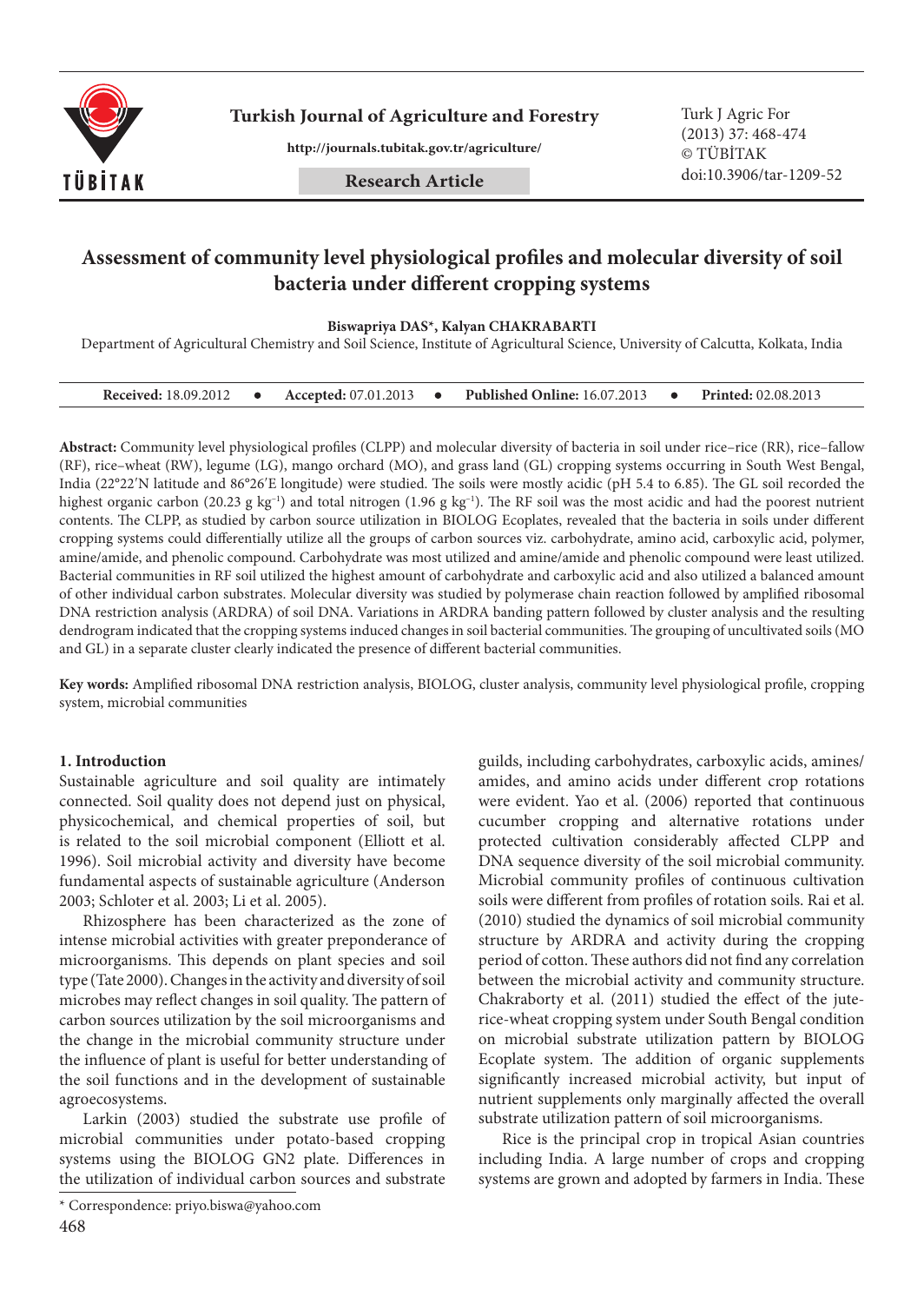have evolved from experiences of the farmers considering soil, water, and climate in their respective areas. Similarly, the farmers in south West Bengal have their own crops and cropping systems. These include rice, wheat, jute, legume, and fruit orchards. Tripathi et al. (2012) studied microbial and biochemical parameters of soil under undisturbed grass land, rice–fallow, rice–rice, rice–wheat, rice–legume, and mango orchards in south West Bengal, India. The authors observed that different land use caused distortion of lands to various degrees. A literature survey revealed that there is little information on the metabolic profile and molecular diversity of bacteria in tropical soils under the influence of different cropping in general, and in south West Bengal soils in particular.

The aim of the present work was to observe the impact of land use under different cropping systems on community level physiological profile (CLPP) and molecular diversity of soil bacterial communities in south West Bengal conditions, and also whether a change in molecular diversity was associated with a change in CLPP.

## **2. Materials and methods**

### **2.1. Soil, its processing, and chemical parameters**

Five replicated soil samples (0–15 cm) were collected from different cropping systems at the Agricultural Experimental Farm of Calcutta University (22°22′N latitude and 86°26′E longitude), Baruipur, 24-Parganas, West Bengal, India after crop harvest (except mango orchard and grass land) in the first week of January 2012. The cropping systems were: rice–rice (RR) with recommended dose of fertilizer for the last 15 years, monoculture of rice (RF) in monsoon season without any fertilizer for a long time, rice–wheat (RW) with recommended dose of fertilizers to both the crops, legume (LG) cultivated with recommended dose of fertilizers, 32-year-old mango orchard (MO) with application of fertilizer, and organic manures and no tilled grass land (GL). All the field moist soil samples, after removing plant debris and visible faunas, were divided into 2 parts. One part was stored at 4 °C for CLPP and molecular analysis, and the other part was air dried for determination of soil pH (1:2.5 soil-water suspension), soil organic carbon (Nelson and Sommers 1982), total nitrogen, and available phosphorous (Black 1965) and available potassium (Jackson 1967).

#### **2.2. CLPP analysis and data processing**

The CLPP analysis was carried out using BIOLOG Ecoplate system (Biolog Inc., Hayward, CA, USA) following the procedure of Chakraborty et al. (2011).

## **2.3. Extraction and purification of genomic DNA from soil samples**

Genomic DNA from soil samples was isolated using the method of Tsai and Olson (1992), with some modifications as stated by Han et al. (2010). The only difference was that

after phenol:chloroform treatment, the aqueous phase was treated with half-volume of polyethylene glycol (30% w/v)/ NaCl (1.6 M) and incubated at room temperature for 2 h. The sample was centrifuged  $(10,000 \times g$  for 20 min) and the partially purified nucleic acid pellet was resuspended in 0.5 mL of TE (10 mM Tris-HCl, 1 mM sodium EDTA, pH 8.0).

To prevent complication in PCR amplification by humic acid and other contaminations, DNA samples were purified by a Promega Gel Purification Kit using the manufacturer's protocol.

**2.4. PCR amplification of 16S rDNA for ARDRA analysis** The PCR amplifications of 16S rDNA were performed (Das et al. 2011) in an Eppendorf Mastercycler (Eppendorf, Hamburg, Germany) using the forward primer 515F (5′-GTGCCAGCAGCCGCGGTAA-3′) and the reverse primer 1492R (5'-TACGGYTACCTTGTTACGACTT-3').

### **2.5. ARDRA analysis of the 16S rDNA samples**

ARDRA was carried out by the following method (Poly et al. 2001): PCR product of 10 µL was used directly for restriction enzyme cleavage. The reaction enzyme mixture contained 1X restriction enzyme buffer and 1.25 U of restriction endonuclease. *Hae*III (Bangalore GENEI) was selected for its specificity for the amplified region of 16S rDNA, and was used as specified by the manufacturer. The PCR products were digested overnight at 37 °C. Digested DNA samples were analyzed by electrophoresis in a 2% agarose gel. The electrophoresis conditions were for 2 h at 75 V in 0.5X Tris-Borate-EDTA buffer, followed by 30 min of staining in ethidium bromide. The stained gel was photographed on a UV transilluminator.

#### **2.6. Dendrogram analysis**

The sequence divergence between the samples was estimated from the proportion of common PCR fragments. Presence–absence matrices were used to construct a dendrogram with cluster analysis based on Euclidean distances and Ward clustering (Blackwood et al. 2003).

## **2.7. Statistical analysis**

Assigning soil as a treatment factor, analysis of variance (ANOVA) was carried out by a completely randomized design (CRD) using a STATISTICA 6.0 (StatSoft Inc., USA) package. The factor soil had 6 levels and the replicate had 5 levels. The least significance difference (LSD) test was applied to evaluate the significance of differences between the individual treatment factors. The treatment means were compared using Duncan's multiple range tests at  $P < 0.05$ .

#### **3. Results**

## **3.1. Physico-chemical properties of soil (Table)**

The soils were mostly acidic (pH 5.4 to 6.85) and varied significantly. The GL soil (20.23 g kg–1) recorded the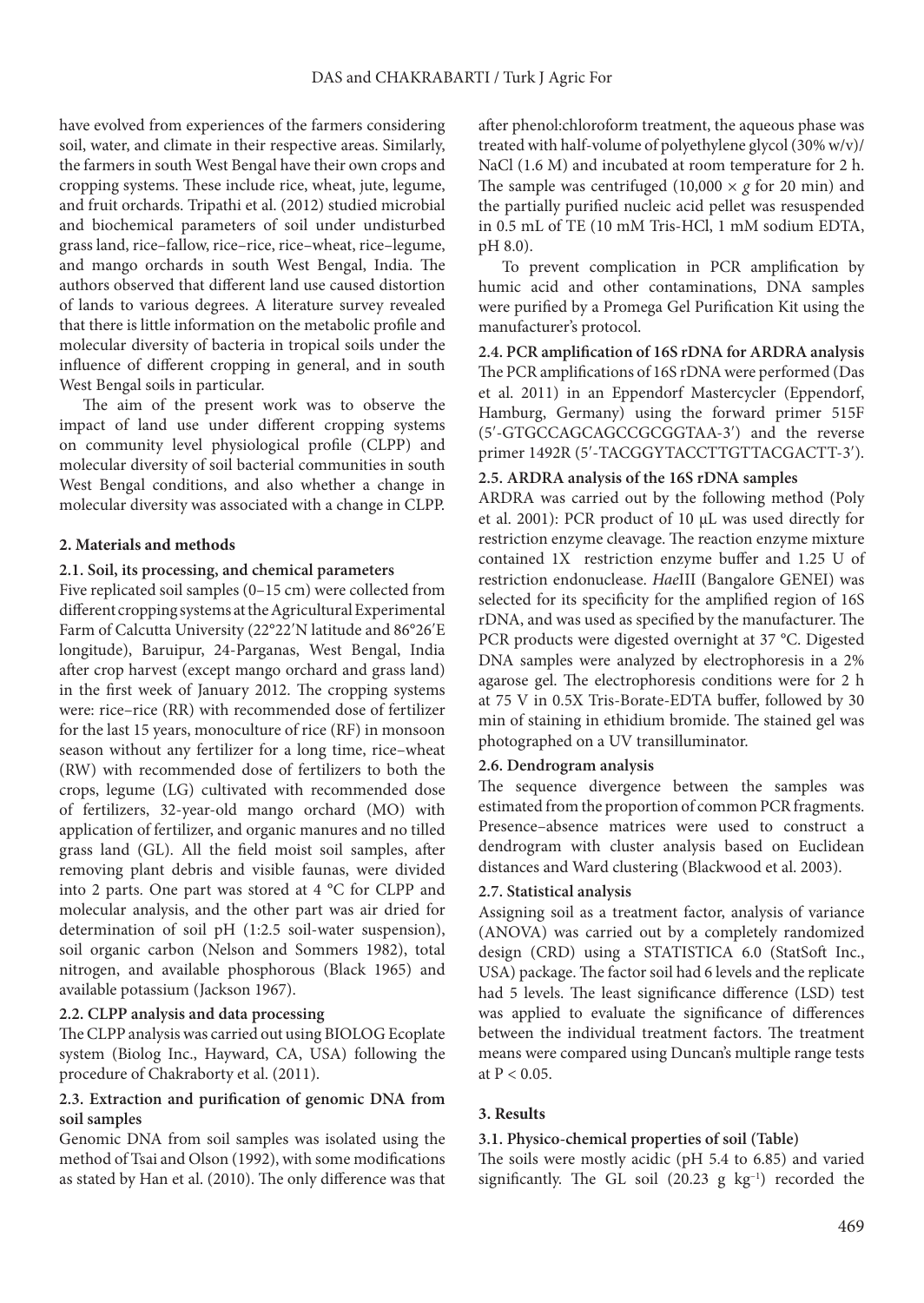| Soil code | pH                | Organic carbon<br>$(g \ kg^{-1})$ | Total nitrogen<br>$(g kg-1)$ | Available phosphorous<br>$(kg ha^{-1})$ | Available potassium<br>$(kg ha^{-1})$ |
|-----------|-------------------|-----------------------------------|------------------------------|-----------------------------------------|---------------------------------------|
| $RR^*$    | $6.10c^{**}$      | 16.64c                            | 1.54b                        | 88a                                     | 283a                                  |
| RF        | 5.40d             | 9.92e                             | 0.90d                        | 27d                                     | 170e                                  |
| <b>RW</b> | 6.45 <sub>b</sub> | 11.29d                            | 1.39c                        | 55 <sub>b</sub>                         | 291a                                  |
| LG        | 6.85a             | 9.85e                             | 0.96d                        | 58b                                     | 212 <sub>b</sub>                      |
| <b>MO</b> | 5.50d             | 18.51b                            | 1.48 <sub>b,c</sub>          | 84a                                     | 187d                                  |
| GL        | 6.35 <sub>b</sub> | 20.23a                            | 1.96a                        | 45c                                     | 199c                                  |

**Table.** Physicochemical properties of soil.

\* RR: Rice–Rice, RF: Rice–Fallow, RW: Rice–Wheat, LG: Legume, MO: Mango orchard, GL: Grass land.

\*\* Values with the same letters are statistically similar at  $P < 0.05$  limit.

highest organic carbon, while the LG soil  $(9.85 \text{ g kg}^{-1})$ recorded the lowest. The GL soil recorded the highest total nitrogen (1.96 g kg–1) and the lowest was found in RF soil  $(0.9 \text{ g kg}^{-1})$ , which was statistically similar to LG soil  $(0.96$  $g \text{ kg}^{-1}$ ). Other soils could be ranked as  $RR > MO > RW$  $>$  LG. The available phosphorous level (kg ha<sup>-1</sup>) was the highest in RR soil (88) and the lowest was in RF soil (27). The RR (88) and RW (55) soil recorded statistically similar values of available phosphorous to MO (84) and LG (58) soils respectively. The range of available potassium (kg ha<sup>-1</sup>) of the studied soils varied between 170 (RF) and 291 (RW).

## **3.2. Community level physiological profile of bacterial community by BIOLOG technique**

The CLPP of the bacterial communities was expressed as net areas for the single carbon source tested. The Ecoplate color development was gradually picked up, recording maximum absorbance values at 72 h. The bacterial communities under all the land use could utilize all the 31 carbon substrates in the form of carbohydrate, amino acid, carboxylic acid, polymer, amine/amide, and phenolic compound. Among these carbohydrate was best utilized, and amine/amide and phenolic compound were least utilized (Figure 1). Bacterial communities in RF soil utilized the highest amount of carbohydrate and carboxylic acid and they also utilized a balanced amount of different individual carbon substrates (Figure 2). Among the polymers, α-cyclodextrin and Tween 80 were best utilized by bacteria in MO soil (Figure 2). The utilization patterns of amines/amides and phenolic compounds did not vary much between the studied soils (Figure 2).

## **3.3. ARDRA and cluster analysis**

The ARDRA patterns of the soil samples are shown in Figure 3. The ARDRA profiles of each soil were different, although some of the bands were common between the samples. The number of bands varied from 8 to 12 in the different soil samples. Although the ARDRA patterns of both RR and RF soils produced 10 bands and both RW



**Figure 1.** Net area (along y axis) under the major groups of substrate utilization curve of soils under different cropping systems. The error bars indicate the standard error of mean.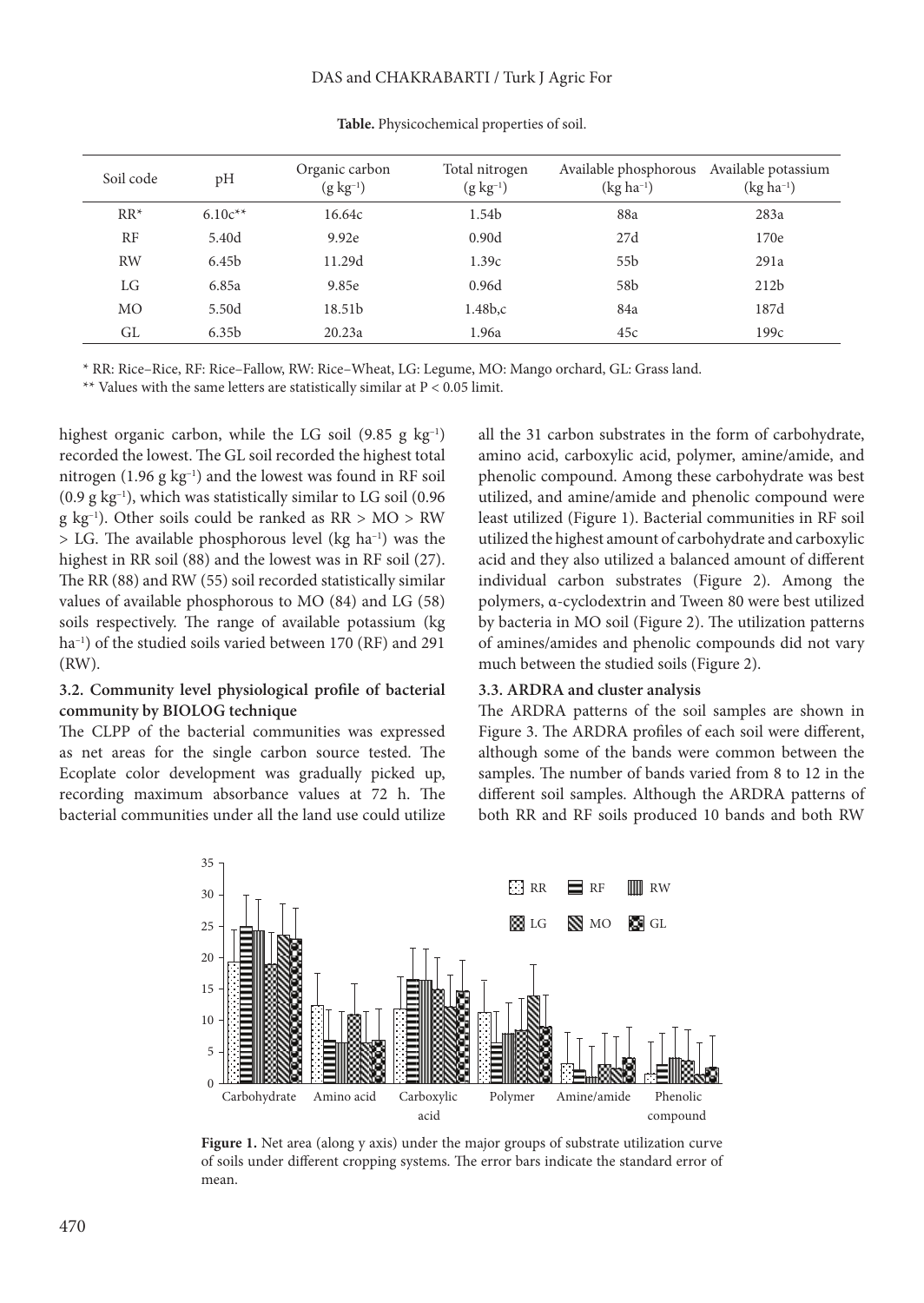#### DAS and CHAKRABARTI / Turk J Agric For



**Figure 2.** Net area (along y axis) under the individual substrate utilization curve of soils under different cropping systems. The error bars indicate the standard error of mean.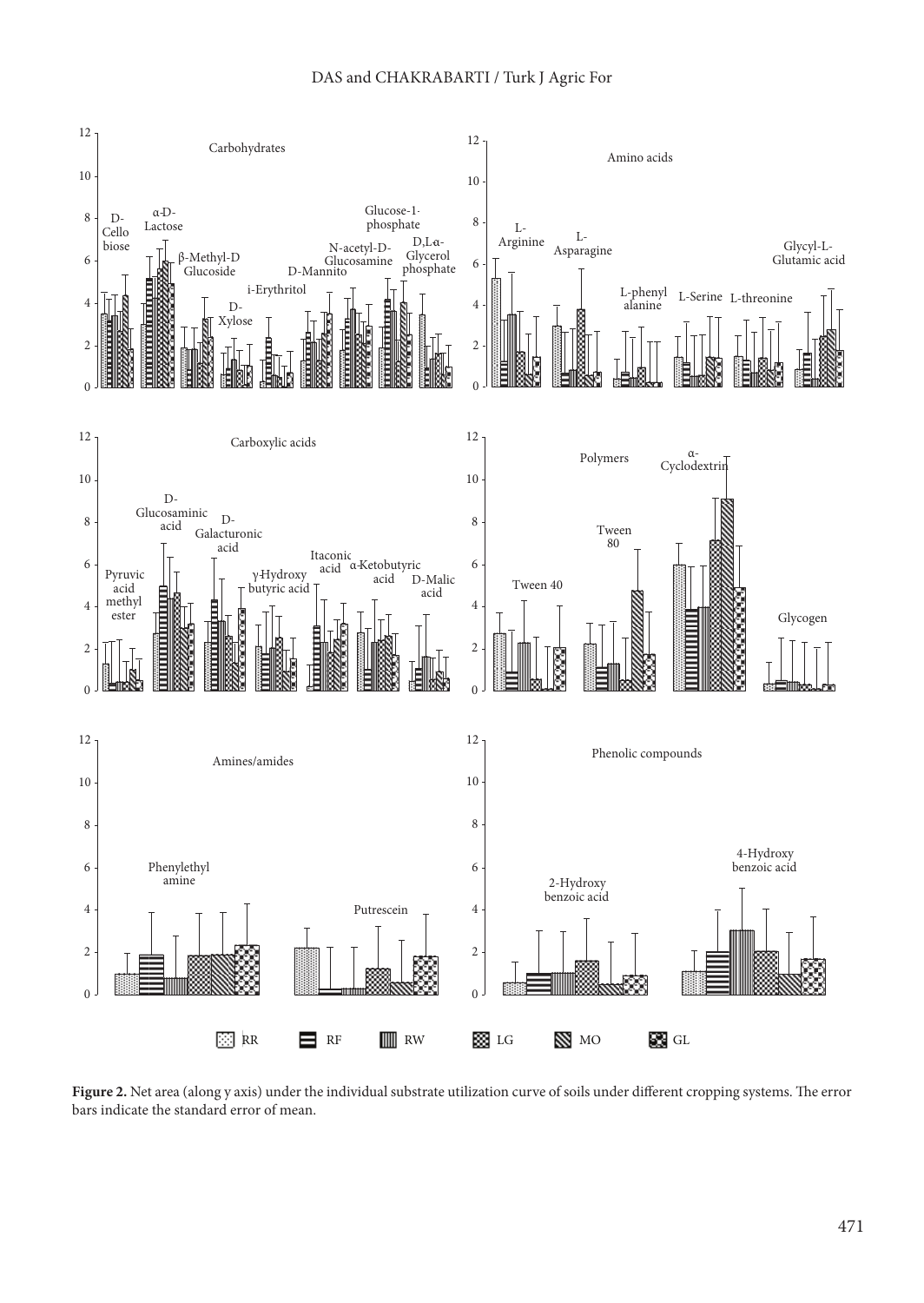

**Figure 3.** ARDRA pattern of *Hae III* digested 16S rDNA samples; M: Marker, RR: Rice–Rice, RF: Rice–Fallow, RW: Rice–Wheat, LG: Legume, MO: Mango orchard, GL: Grass land.

and LG soils produced 12 bands, the positions of all the bands and their intensities were not similar in both cases. The dendrogram constructed with the presence–absence matrix of the ARDRA profiles of studied soil samples (Figure 4) may be grouped into 3 clusters, viz. cluster I (RR and RF), cluster II (RW and LG), and cluster III (MO and GL). The weights of the 3 clusters are the same, with 2 components each. Cluster I has the highest compactness, followed by cluster II and cluster III. Cluster I is also fairly distinct from cluster II and cluster III.

#### **4. Discussion**

The highest organic carbon status of GL soil could be explained as the whole land was a rhizosphere due to the network of grass roots and their rhizodeposition. The higher organic carbon status of MO soil seems to be related to the litter deposition from the tree, as well as the undisturbed perennial root systems producing enormous rhizodeposition. Agricultural soils viz. RR, RF, RW, and LG are regularly tilled and receive little organic deposition compared to the previous 2 soils. As a result, soil organic carbon status of such soils is comparatively poor.

Among the soils studied, RF soil was most acidic and poorest with respect to nutrient content. The poorest nutrient condition of RF soil resulted from long-term cultivation without any input.

BIOLOG technique is basically culture dependant. Thus, only a fraction of total microbial community is detected (Kirk et al. 2004). Slow growth of microorganisms at the initial phase represents their adaptation to an artificial nutritional environment. Once adapted, the organisms could utilize the substrates in differential ways.



**Figure 4.** Dendrogram analysis of different soil microbial communities (RR: Rice–Rice, RF: Rice–Fallow, RW: Rice–Wheat, LG: Legume, MO: Mango orchard, GL: Grass land).

Irrespective of cropping systems, the highest utilization of carbohydrates could be due to these substances being a well-known energy source, as well as a carbon source for cell protoplasm (Alexander, 1972). Higher utilization of carbohydrate and carboxylic acid in RF soil compared to RR soil (Figure 1) could be explained by the bacterial communities of RF soil being stressed due to soil acidity and poor nutrient status. This possibly provoked them to utilize higher amount of carbohydrates as carbon and energy sources. Again, the carboxylic acids used in BIOLOG plates (Figure 2) are mainly the products of carbohydrate metabolism or modified forms of monosaccharides. Hence, the bacteria in RF soil jump upon those readily utilizable substrates. The bacteria in RR soil are in a more nutrient-rich environment as the soil regularly received fertilizers. The amino acids are not the primary carbon sources and the bacterial communities in RR soil are better adapted to amino acids than those occurring in RF soil (Figure 2). The better utilization of α-cyclodextrin and Tween 80 in MO soil suggests that the bacterial community of such soil possibly receives polymeric substances from rhizodeposition, as well as the decomposition products of mango leaves on soil surfaces. The bacterial community of such soil is well adapted to these sorts of compounds.

The ARDRA analysis can be used for a quick assessment of genotypic changes in the community over time, or to compare communities subject to different environmental conditions (Gich et al. 2000). The variations in the banding pattern between the soil samples revealed the presence of different bacterial communities. Cluster analysis has been used as a search for a natural grouping of microbial communities depending on the similarity in banding patterns (Ampe and Miambi 2000; Gafan et al. 2005; Qi et al. 2009). The cluster analysis and the resulting dendrogram clearly revealed that the cultivation practices caused changes in soil bacterial communities, and the grouping of uncultivated soils (MO and GL) in a separate cluster clearly indicated the presence of different bacterial communities.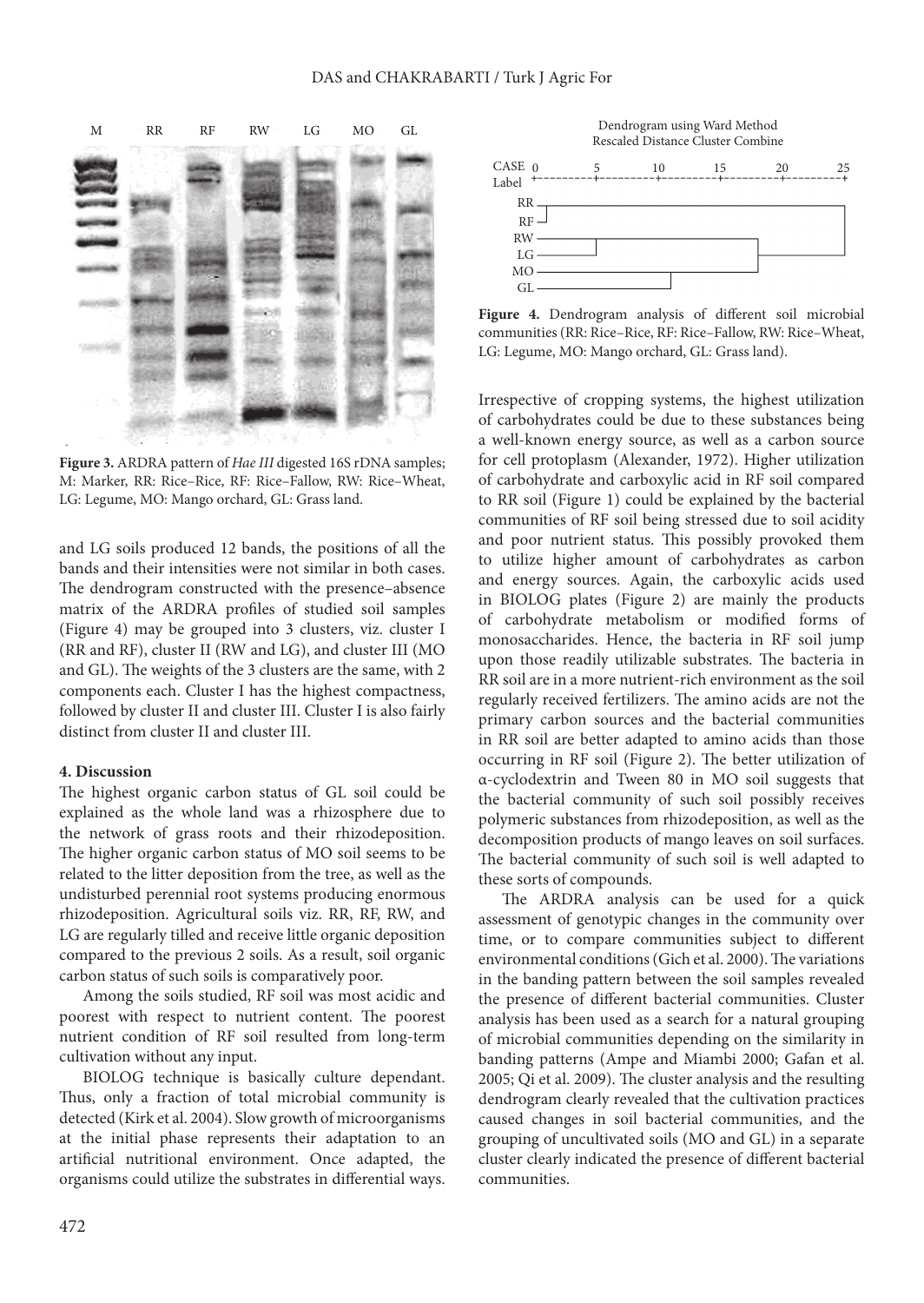Specific crops grown can greatly affect soil microorganisms (Curl and Truelove 1986). There are relatively few studies that document the effects of specific crop rotations on changes in microbial communities in bulk soil, which may better reflect potential effects on subsequent crops (Larkin 2003). Larkin and Honeycutt (2006) proposed that cropping systems resulted in distinct differences in soil microbial communities directly associated with specific rotation of crops and cropping sequences. Both the specific rotation of crops and the cropping sequence were important in shaping the soil microbial characteristics. Crops have a strong influence on soil microorganisms, activity, and processes.

Decomposition of organic matter is one of the most important functions of soil microorganisms. Decomposed products are utilized for their cell synthesis as well as for an energy source. Utilization of different carbon substrates by soil microorganisms is a manifestation of their activities. Carbohydrate, amino acid, carboxylic acid, polymer, amine/amide, and phenolic compound were utilized similarly but there were differences in the utilization of individual carbon substrates in certain instances. However, molecular study clearly demonstrated variation in bacterial diversity under different cropping systems, which was not reflected in the metabolic profiles

#### **References**

- Alexander M (1972) Introduction to soil microbiology, 2nd edn, Wiley Eastern Limited, Calcutta.
- Ampe F, Miambi E (2000) Cluster analysis, richness and biodiversity indexes derived from denaturing gradient gel electrophoresis fingerprints of bacterial communities demonstrate that traditional maize fermentations are driven by the transformation process. Int J Food Microbiol 60: 91–97.
- Anderson TH (2003) Microbial eco-physiological indicators to assess soil quality. Agric Ecos Env 98: 285–293.
- Black CA (1965) Methods of Soil Analysis. Am Soc Agron, Wisconsin, USA.
- Blackwood CB, Marsh T, Kim SH, Paul EA (2003) Terminal restriction fragment length polymorphism data analysis for quantitative comparison of microbial communities. Appl Environ Microbiol 69: 926–932.
- Chakraborty A, Chakrabarti K, Chakraborty A, Ghosh S (2011) Effect of long-term fertilizers and manure application on microbial biomass and microbial activity of a tropical agricultural soil. Biol Fertil Soils 47: 227–233.
- Curl EA, Truelove B (1986) The Rhizosphere. Springer-Verlag, Berlin.
- Das B, Chakraborty A, Ghosh S, Chakrabarti K (2011) Studies on the effect of pH and carbon sources on enzyme activities of some pectinolytic bacteria isolated from jute retting water. Turk J Biol 35: 671–678.

of bacteria of soils. Rai et al. (2010) observed that there was no correlation between microbial diversity and microbial activity. Nannipieri et al. (2003) stated that no relation exists between microbial diversity and decomposition of organic matter, and a reduction in any group of species has little effect on overall soil process because the surviving microorganisms can carry out the decomposition of organic matter. Similarly the alteration in microbial diversity due to crop effect did not impact on overall CLPP of bacterial community. Another explanation could be that in BIOLOG technique only viable microorganisms are considered, whereas molecular diversity encompasses total microorganisms in soil. Therefore, logically these 2 may not correspond to each other.

#### **Acknowledgments**

The BIOLOG instrumental facilities provided by UGC-UPE project and research fellowship provided by UGC [Sanction No. UGC/978/Fellow(Univ.), dt. 25.11.2011] are gratefully acknowledged. The authors are grateful to Dr Sagarmoy Ghosh, Assistant Professor, Dept of Microbiology, Calcutta University, and Dr Sudipta Tripathi, Farm Manager, Agricultural Experimental Farm, Calcutta University, for their help and support.

- Elliott LM, Lynch JM, Perpendic RL (1996) Soil Biochemistry, Stotzky G, Bollag JM. Marcel Dekker, Inc. New York, pp.1–21.
- Gafan GP, Lucas VS, Roberts GJ, Petrie A, Wilson M, Spratt DA (2005) Statistical analyses of complex denaturing gradient gel electrophoresis profiles. J Clin Microbiol 43: 3971–3978.
- Gich FB, Amer E, Figueras JB, Abella CA, Balaguer MD, Poch M (2000) Assessment of microbial community structure changes by amplified ribosomal DNA restriction analysis (ARDRA). Internatl Microbiol 3: 103–106.
- Han GM, Song FQ, Zhang ZJ, Ni W, He SE, Tian XJ (2010) An economic and efficient method for further purification of crude DNA extracted from forest soils. Journal of Forestry Research. 21: 246−250.
- Jackson ML (1967) Soil Chemical Analysis. Prentice Hall of India Pvt. Ltd, New Delhi.
- Kirk JL, Beaudette LA, Hart M, Moutoglis P, Klironomos JN, Lee H, Trevors JT (2004) Methods of studying soil microbial diversity. J Microbiol Methods 58: 169–188.
- Larkin RP (2003) Characterization of soil microbial communities under different potato cropping systems by microbial population dynamics, substrate utilization, and fatty acid profiles. Soil Biol Biochem 35: 1451–1466.
- Larkin RP, Honeycutt CW (2006) Effects of different 3-year cropping systems on soil microbial communities and *Rhizoctonia* diseases of potato. Phyopathology 96: 68–79.